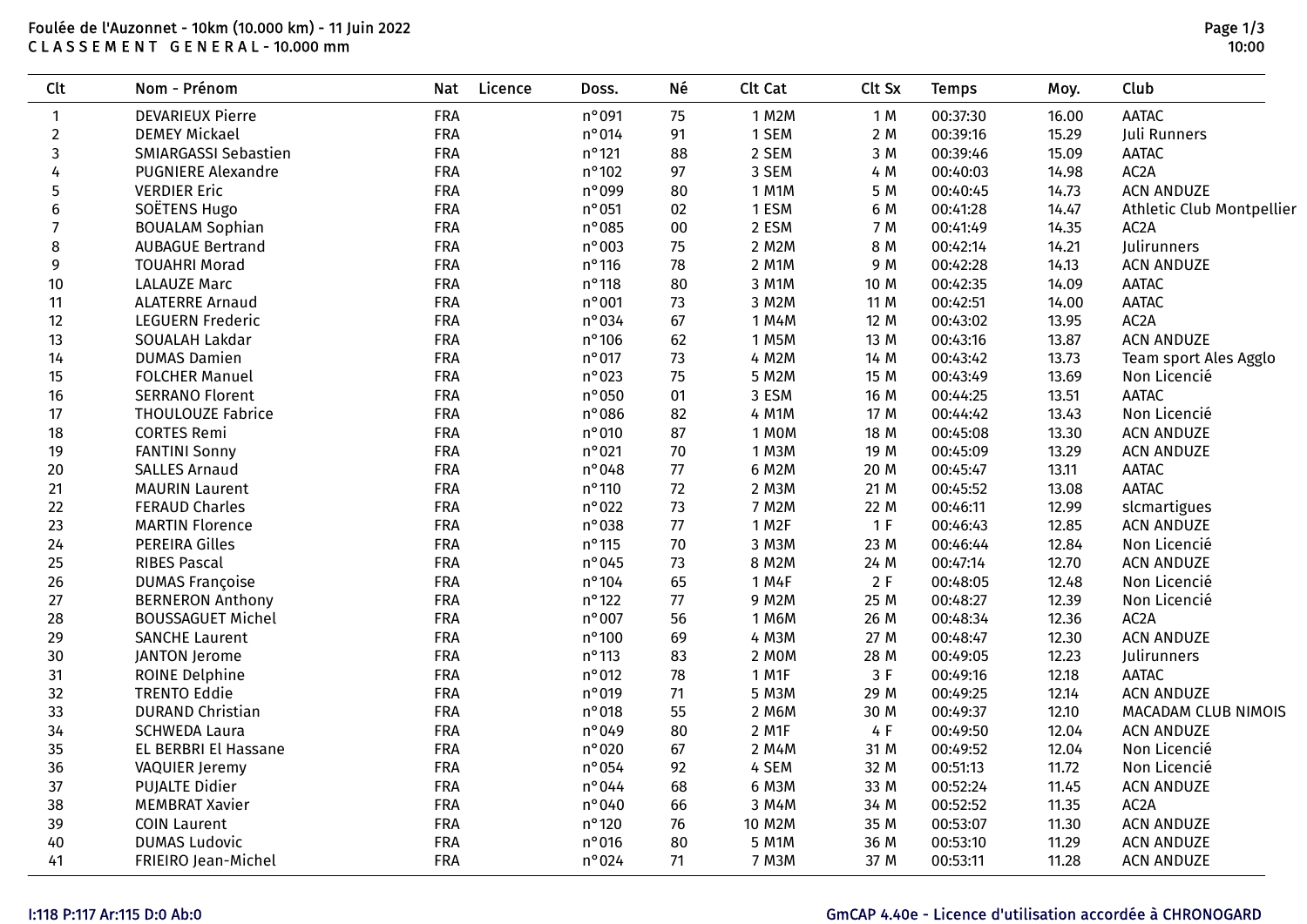### Foulée de l'Auzonnet - 10km (10.000 km) - 11 Juin 2022 C L A S S E M E N T G E N E R A L - 10.000 mm

| <b>Clt</b> | Nom - Prénom                   | <b>Nat</b> | Licence<br>Doss. | Né     | Clt Cat              | Clt Sx | <b>Temps</b> | Moy.  | Club                           |
|------------|--------------------------------|------------|------------------|--------|----------------------|--------|--------------|-------|--------------------------------|
| 42         | <b>BOURGUET Julien</b>         | <b>FRA</b> | n°097            | 81     | 6 M1M                | 38 M   | 00:53:33     | 11.21 | Julirunners                    |
| 43         | ROSANIA Daniel                 | <b>FRA</b> | n°046            | 75     | 11 M2M               | 39 M   | 00:53:57     | 11.12 | <b>AATAC</b>                   |
| 44         | <b>GIBERT Nico</b>             | <b>FRA</b> | $n^{\circ}$ 027  | 74     | 12 M2M               | 40 M   | 00:54:18     | 11.05 | <b>Manchester Frontrunners</b> |
| 45         | LE SAINT Stéphane              | FRA        | $n°$ 032         | 69     | 8 M3M                | 41 M   | 00:54:25     | 11.03 | Non Licencié                   |
| 46         | <b>BOSCO</b> Joris             | <b>FRA</b> | $n^{\circ}$ 119  | 89     | 5 SEM                | 42 M   | 00:54:36     | 10.99 | <b>ACN ANDUZE</b>              |
| 47         | <b>BERTHET Jacques</b>         | <b>FRA</b> | $n^{\circ}$ 005  | 54     | 3 M6M                | 43 M   | 00:54:38     | 10.98 | Non Licencié                   |
| 48         | <b>GUILLOU KEREDAN Claire</b>  | <b>FRA</b> | $n^{\circ}$ 124  | 70     | 1 M3F                | 5 F    | 00:54:54     | 10.93 | <b>ACN ANDUZE</b>              |
| 49         | <b>ROUSSEL Sabine</b>          | <b>FRA</b> | n°098            | 73     | 2 M2F                | 6 F    | 00:55:08     | 10.88 | Non Licencié                   |
| 50         | <b>GUILLOU KEREDAN Laurent</b> | <b>FRA</b> | $n^{\circ}$ 125  | $70\,$ | 9 M3M                | 44 M   | 00:55:26     | 10.83 | <b>ACN ANDUZE</b>              |
| 51         | <b>BRUN Bruno</b>              | <b>FRA</b> | $n^{\circ}$ 126  | 80     | 7 M1M                | 45 M   | 00:55:33     | 10.80 | <b>AATAC</b>                   |
| 52         | <b>SABATIER Luc</b>            | <b>FRA</b> | $n^{\circ}047$   | 62     | 2 M5M                | 46 M   | 00:55:36     | 10.79 | <b>ACN ANDUZE</b>              |
| 53         | <b>GHESQUIER Serge</b>         | <b>FRA</b> | $n^{\circ}$ 123  | 61     | 3 M5M                | 47 M   | 00:55:38     | 10.79 | <b>ACN ANDUZE</b>              |
| 54         | <b>PONS Emmanuel</b>           | <b>FRA</b> | n°092            | 98     | 6 SEM                | 48 M   | 00:56:03     | 10.70 | <b>ACN ANDUZE</b>              |
| 55         | CARNER Jean-Christophe         | <b>FRA</b> | n°008            | 80     | 8 M1M                | 49 M   | 00:56:09     | 10.69 | <b>AATAC</b>                   |
| 56         | SACHERS Léo                    | <b>FRA</b> | $n^{\circ}$ 128  | 04     | 1 JUM                | 50 M   | 00:56:30     | 10.62 | <b>AATAC</b>                   |
| 57         | <b>STRYCHANIN Pierre</b>       | <b>FRA</b> | n°088            | 68     | 10 M3M               | 51 M   | 00:57:02     | 10.52 | Non Licencié                   |
| 58         | <b>DEPAUW David</b>            | <b>FRA</b> | $n^{\circ}$ 015  | 73     | 13 M2M               | 52 M   | 00:57:06     | 10.51 | Julirunners                    |
| 59         | <b>BOURGEOIS Charlene</b>      | <b>FRA</b> | n°083            | 86     | 1 MOF                | 7 F    | 00:57:08     | 10.50 | AC <sub>2</sub> A              |
| 60         | <b>BADON Pierre</b>            | <b>FRA</b> | n°089            | 59     | 4 M5M                | 53 M   | 00:57:10     | 10.50 | <b>AATAC</b>                   |
| 61         | <b>SANON Anne</b>              | <b>FRA</b> | n°094            | 71     | $2$ M <sub>3</sub> F | 8 F    | 00:57:15     | 10.48 | Non Licencié                   |
| 62         | <b>MAURIN Pascal</b>           | <b>FRA</b> | $n^{\circ}$ 078  | 60     | 5 M5M                | 54 M   | 00:57:45     | 10.39 | <b>ALES TRIATHLON</b>          |
| 63         | <b>MAURIN Sonia</b>            | <b>FRA</b> | n°093            | 88     | 1 SEF                | 9 F    | 00:57:52     | 10.37 | <b>ACN ANDUZE</b>              |
| 64         | <b>MEMBRIVES Corinne</b>       | <b>FRA</b> | $n^{\circ}041$   | 61     | 1 M <sub>5</sub> F   | 10 F   | 00:57:57     | 10.36 | <b>ACN ANDUZE</b>              |
| 65         | <b>VIGNE Michel</b>            | FRA        | $n^{\circ}$ 055  | 56     | 4 M6M                | 55 M   | 00:58:13     | 10.31 | Non Licencié                   |
| 66         | <b>ANDRE Thomas</b>            | <b>FRA</b> | $n^{\circ}002$   | 81     | 9 M1M                | 56 M   | 00:58:17     | 10.29 | <b>ACN ANDUZE</b>              |
| 67         | <b>HUGON Jacques</b>           | <b>FRA</b> | n°081            | 56     | 5 M6M                | 57 M   | 00:58:42     | 10.22 | <b>SCAC</b>                    |
| 68         | CASSOL Sonia                   | <b>FRA</b> | $n°$ 009         | 71     | 3 M3F                | 11F    | 00:58:56     | 10.18 | <b>SCAC</b>                    |
| 69         | <b>DEMAZURE Thierry</b>        | <b>FRA</b> | $n^{\circ}$ 013  | $73$   | 14 M2M               | 58 M   | 00:58:59     | 10.17 | <b>AATAC</b>                   |
| 70         | <b>MEMBRAT Sandrine</b>        | <b>FRA</b> | $n°$ 039         | 68     | 4 M3F                | 12 F   | 00:59:18     | 10.12 | AC <sub>2</sub> A              |
| 71         | <b>PUGNIERE Marc</b>           | <b>FRA</b> | $n°$ 036         | $50\,$ | 1 M7M                | 59 M   | 00:59:57     | 10.01 | AC <sub>2</sub> A              |
| 72         | <b>CHAABIHI Hassan</b>         | <b>FRA</b> | $n^{\circ}$ 112  | 62     | 6 M5M                | 60 M   | 00:59:59     | 10.01 | <b>SCAC</b>                    |
| 73         | DIZDAROUGLU Olcay              | <b>FRA</b> | $n^{\circ}$ 107  | 72     | 11 M3M               | 61 M   | 01:00:17     | 9.95  | TENNIS CLUB LES MAGES          |
| 74         | <b>HIERLE Damien</b>           | <b>FRA</b> | $n^{\circ}$ 057  | 74     | 15 M2M               | 62 M   | 01:00:20     | 9.95  | Non Licencié                   |
| 75         | <b>SACHERS Gladys</b>          | <b>FRA</b> | $n^{\circ}$ 127  | 79     | 3 M1F                | 13 F   | 01:00:22     | 9.94  | <b>AATAC</b>                   |
| 76         | <b>BAGNOL Delphine</b>         | <b>FRA</b> | n°082            | 78     | 4 M1F                | 14 F   | 01:00:37     | 9.90  | AC <sub>2</sub> A              |
| $77$       | <b>DELAIRE Sylvie</b>          | <b>FRA</b> | $n^{\circ}$ 011  | 62     | 2 M5F                | 15 F   | 01:01:28     | 9.76  | Non Licencié                   |
| 78         | <b>MAURIN Beatrice</b>         | <b>FRA</b> | $n^{\circ}$ 079  | 64     | 2 M4F                | 16 F   | 01:01:58     | 9.69  | <b>AATAC</b>                   |
| 79         | <b>TOUAHRI Magali</b>          | <b>FRA</b> | $n^{\circ}$ 117  | 73     | 3 M2F                | 17 F   | 01:02:43     | 9.57  | <b>ACN ANDUZE</b>              |
| 80         | <b>BERTHET Marie Dominique</b> | FRA        | n°006            | 56     | 1 M6F                | 18 F   | 01:02:53     | 9.54  | Non Licencié                   |
| 81         | <b>JURINE Amandine</b>         | FRA        | $n^{\circ}$ 031  | 99     | 2 SEF                | 19 F   | 01:03:10     | 9.50  | Non Licencié                   |
| 82         | <b>VIRE Philippe</b>           | <b>FRA</b> | n°056            | 68     | 12 M3M               | 63 M   | 01:03:22     | 9.47  | AC <sub>2</sub> A              |

# I:118 P:117 Ar:115 D:0 Ab:0 GmCAP 4.40e - Licence d'utilisation accordée à CHRONOGARD